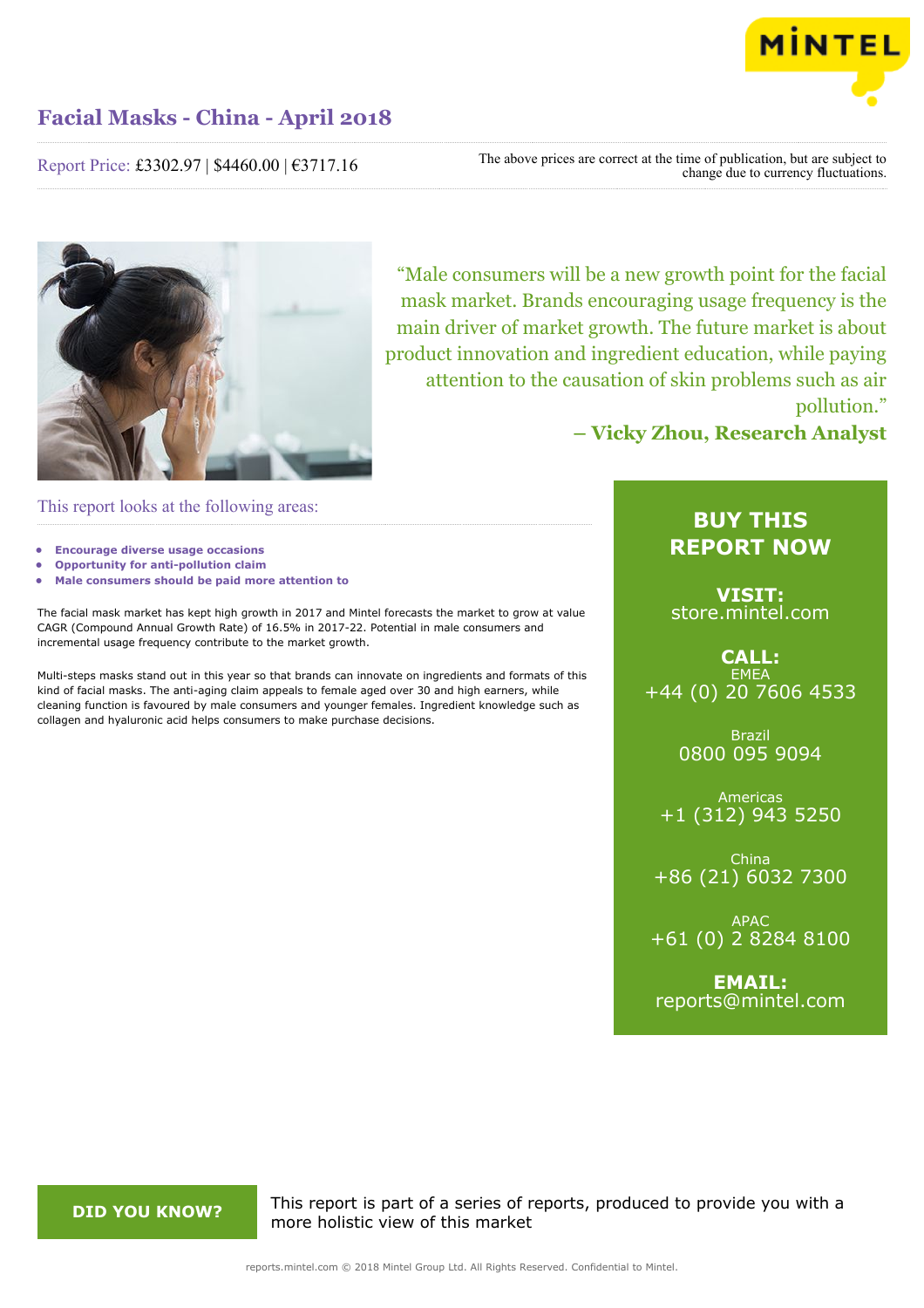

Report Price: £3302.97 | \$4460.00 | €3717.16

The above prices are correct at the time of publication, but are subject to change due to currency fluctuations.

## **Table of Contents**

# What you need to know Covered in this Report Facial masks included in this Report: Excluded Subgroup Definitions (by Monthly Personal Income): The market Figure 1: Best- and worst-case forecast of total value sales of facial mask market, China, 2012-22 Companies and brands Figure 2: Market share of top five facial mask brands, China, 2016-17 The consumer Multi-steps masks in morning time Figure 3: Product usage at different time period, female, 2018 vs 2017 Cleaning and anti-aging functions are on rise Figure 4: Function of masks used in the last six months in tier one cities, female, 2018 vs 2017 Local brands win in usage frequency Figure 5: Most often used facial mask brand in the last six months, January 2018 Consumers are more satisfied with skin feelings Figure 6: Satisfaction aspects of facial mask used most often, January 2018 Males care about ingredients as much as females do Figure 7: Ingredients heard of and purchased, by gender, January 2018 What we think Encourage diverse usage occasions The facts The implications Figure 8: Mask Family scene marketing Opportunity for anti-pollution claim The facts The implications Figure 9: The Body Shop Airpocalypse posters, UK, 2017 Male consumers should be paid more attention to **Overview Executive Summary Issues and Insights**

The facts

The implications

**The Market – What You Need to Know**

# BUY THIS REPORT NOW

**VISIT:** [store.mintel.com](http://reports.mintel.com//display/store/861121/) **CALL:** EMEA +44 (0) 20 7606 4533 | Brazil 0800 095 9094 Americas +1 (312) 943 5250 | China +86 (21) 6032 7300 APAC +61 (0) 2 8284 8100 **EMAIL:** [reports@mintel.com](mailto:reports@mintel.com)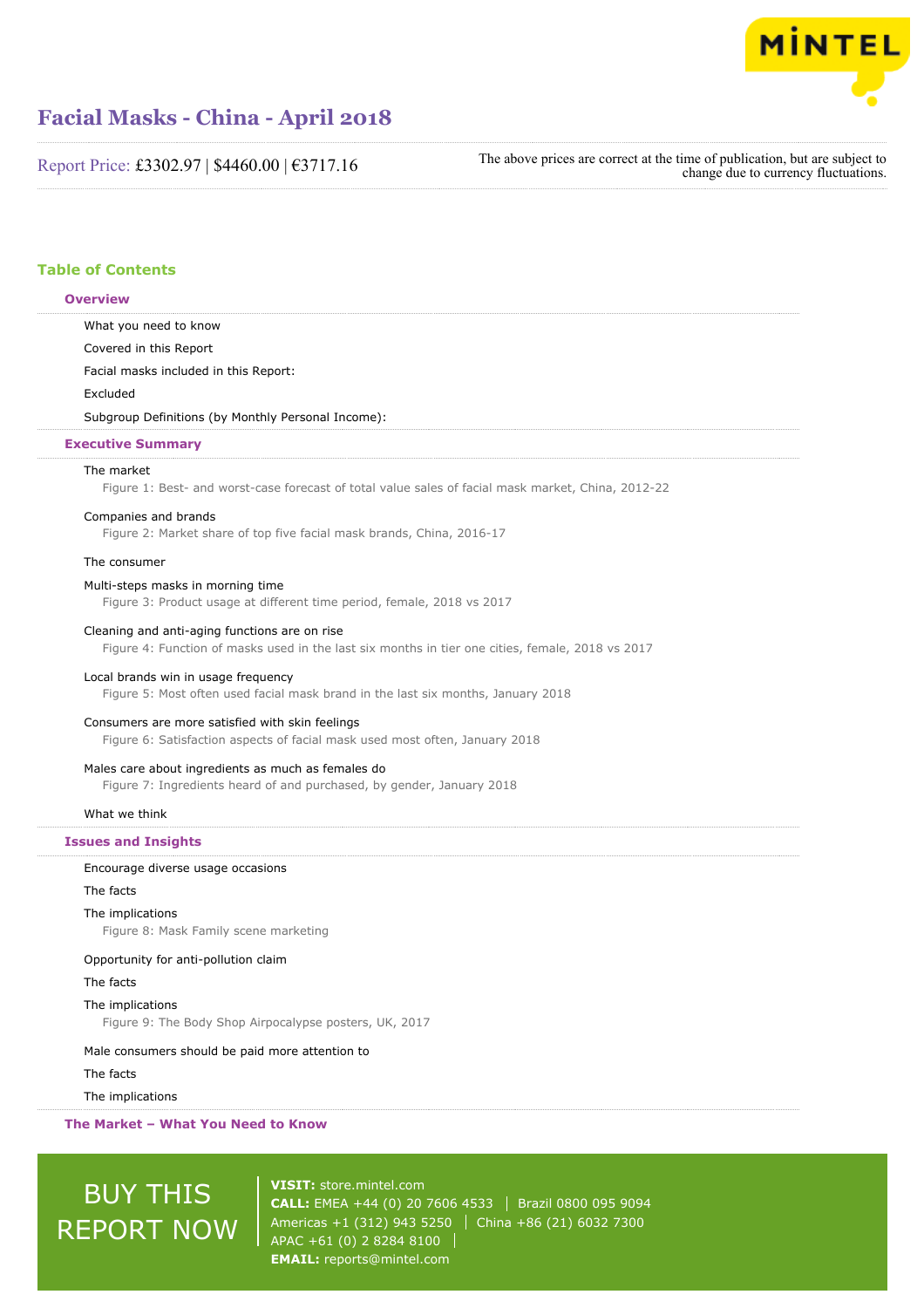

## Report Price: £3302.97 | \$4460.00 | €3717.16

The above prices are correct at the time of publication, but are subject to change due to currency fluctuations.

Fast-growing market

#### More competitions and innovations will appear

#### **Market Size and Forecast**

#### A winning segment in facial skincare category

Figure 10: Best- and worst-case forecast of total value sales of facial mask market, China, 2012-22

Slowing down in the next five years

#### **Market Factors**

#### Men get more involved

Figure 11: Unifon premium sheet masks for men, China, 2018

#### Increasing usage occasions

#### Pricing structure tends to be stable

Figure 12: New facial mask launches, by price tier, China, 2016-17

Cross-border brands intensify competition

#### **Key Players – What You Need to Know**

#### Threats from niche brands

#### Provide unique service for consumers

#### **Market Share**

#### Fierce competition continues

Figure 13: Market share of top five facial mask brands, China, 2016-17

#### One Leaf

#### Unifon

#### MG

Figure 14: MG thin and transparent facial masks

Figure 15: MG separated mask and essence facial masks

#### Mask Family

Figure 16: Mask Family LANYU customisation lace facial mask, China, 2017

### Mediheal

#### **Competitive Strategies**

#### Cross-category challenge

Figure 17: Yoseido Birch Tree Sap Hydration Facial Mask

### Personalised product

Figure 18: IOPE 3D-printed facial mask, 2017

Figure 19: Glamglow multimasking mask treatment set

## Put strong evidence to prove product performance

## **Who's Innovating?**

Figure 20: Top claims in new facial mask launches, China, 2015-17

Figure 21: New format for anti-aging and cleaning facial masks, US and South Korea, 2017

# BUY THIS REPORT NOW

**VISIT:** [store.mintel.com](http://reports.mintel.com//display/store/861121/) **CALL:** EMEA +44 (0) 20 7606 4533 | Brazil 0800 095 9094 Americas +1 (312) 943 5250 | China +86 (21) 6032 7300 APAC +61 (0) 2 8284 8100 **EMAIL:** [reports@mintel.com](mailto:reports@mintel.com)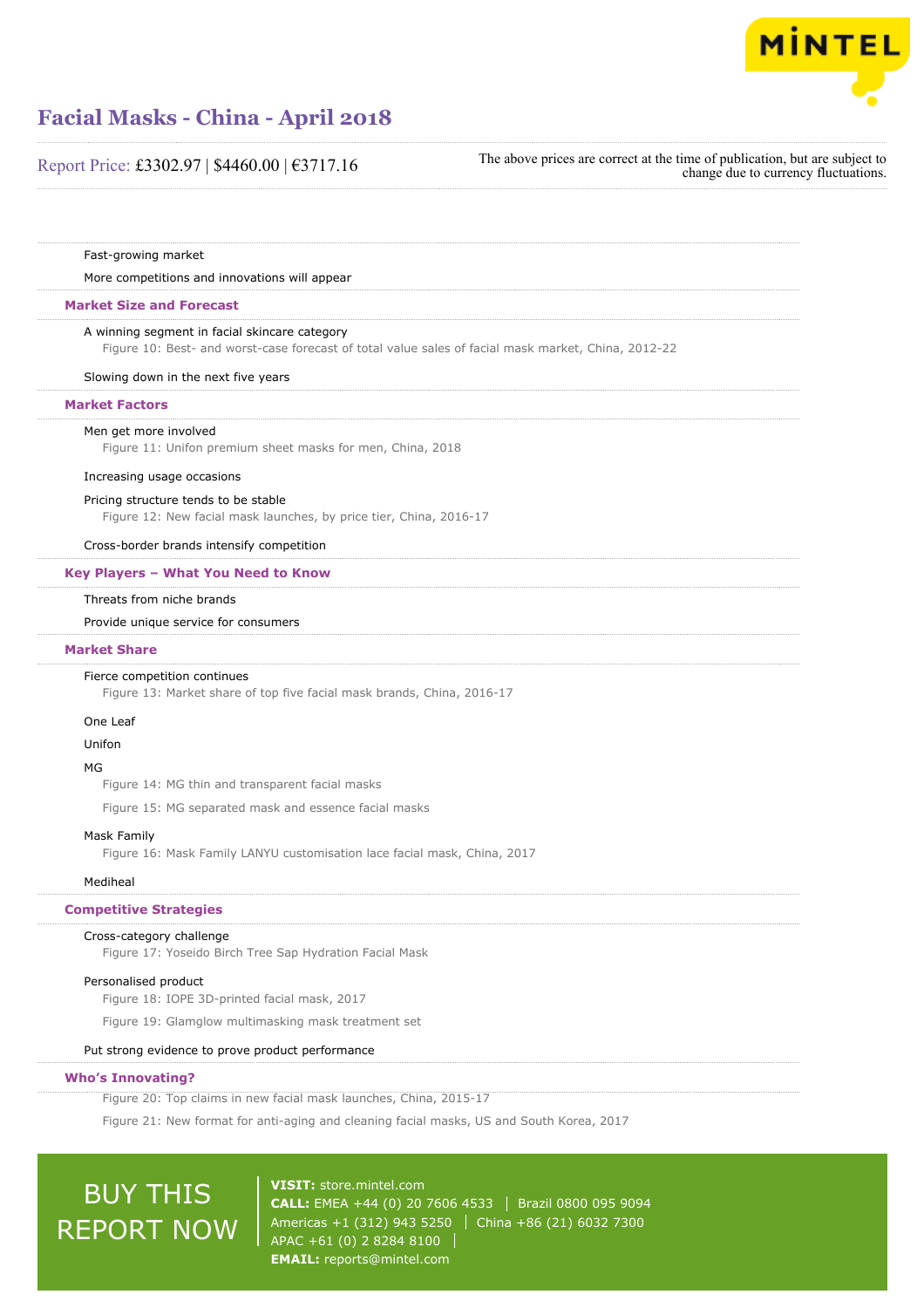

## Report Price: £3302.97 | \$4460.00 | €3717.16

The above prices are correct at the time of publication, but are subject to change due to currency fluctuations.

#### Encourage usage by different occasions

Figure 22: Unitouch masks, by usage occasion, China, 2017

Figure 23: Morning masks and evening masks set, China, 2017

Figure 24: New timeline-based facial mask launches, South Korea, 2017

#### Oil ingredient in facial mask

Figure 25: New facial mask launches with essential oil, China, 2017

#### Facial masks for men

Figure 26: New men's facial mask launches, China, 2017

#### Anti-pollution claim

Figure 27: New facial masks with anti-pollution claim launches, China, 2017

#### Bacteria good for skin

Figure 28: New probiotic mask launches, US and Japan, 2017-18

#### Add more fun

Figure 29: New entertained facial mask launches, China and South Korea, 2017

#### Technology innovation

Figure 30: High-tech for facial mask, China, 2017

#### **The Consumer – What You Need to Know**

Potential in multi-steps masks

Males and younger females prefer cleaning function

Local brands are more often used

Skin feeling is the key driver

Men are also eager for ingredient information

#### **Product Usage**

#### Multi-steps masks have increased penetration from 2017

Figure 31: Penetration of facial masks used in the last six months, female, by type, 2018 vs 2017

#### Consumers don't bother to use multi-steps in the rushed morning

Figure 32: Product usage at different time period in the last six months, female, 2018 vs 2017

Figure 33: Before make-up facial masks, China

Figure 34: Detox facial mask, US, 2018

#### Especially high earners

Figure 35: Product usage at different time period in the last six months, female, high and low earners, 2018 vs 2017

### Facial mask is a lifelong consumption

Figure 36: Gap of penetration of facial masks used in the last six months, female, by age, 2018 vs 2017

#### Potential in men

Figure 37: Product usage at different time period in the last six months, male, by type, January 2018

Figure 38: Too Cool for School Vending Machine

**Function of Masks Used**

Increasing usage in cleaning function

# BUY THIS REPORT NOW

**VISIT:** [store.mintel.com](http://reports.mintel.com//display/store/861121/) **CALL:** EMEA +44 (0) 20 7606 4533 | Brazil 0800 095 9094 Americas +1 (312) 943 5250 | China +86 (21) 6032 7300 APAC +61 (0) 2 8284 8100 **EMAIL:** [reports@mintel.com](mailto:reports@mintel.com)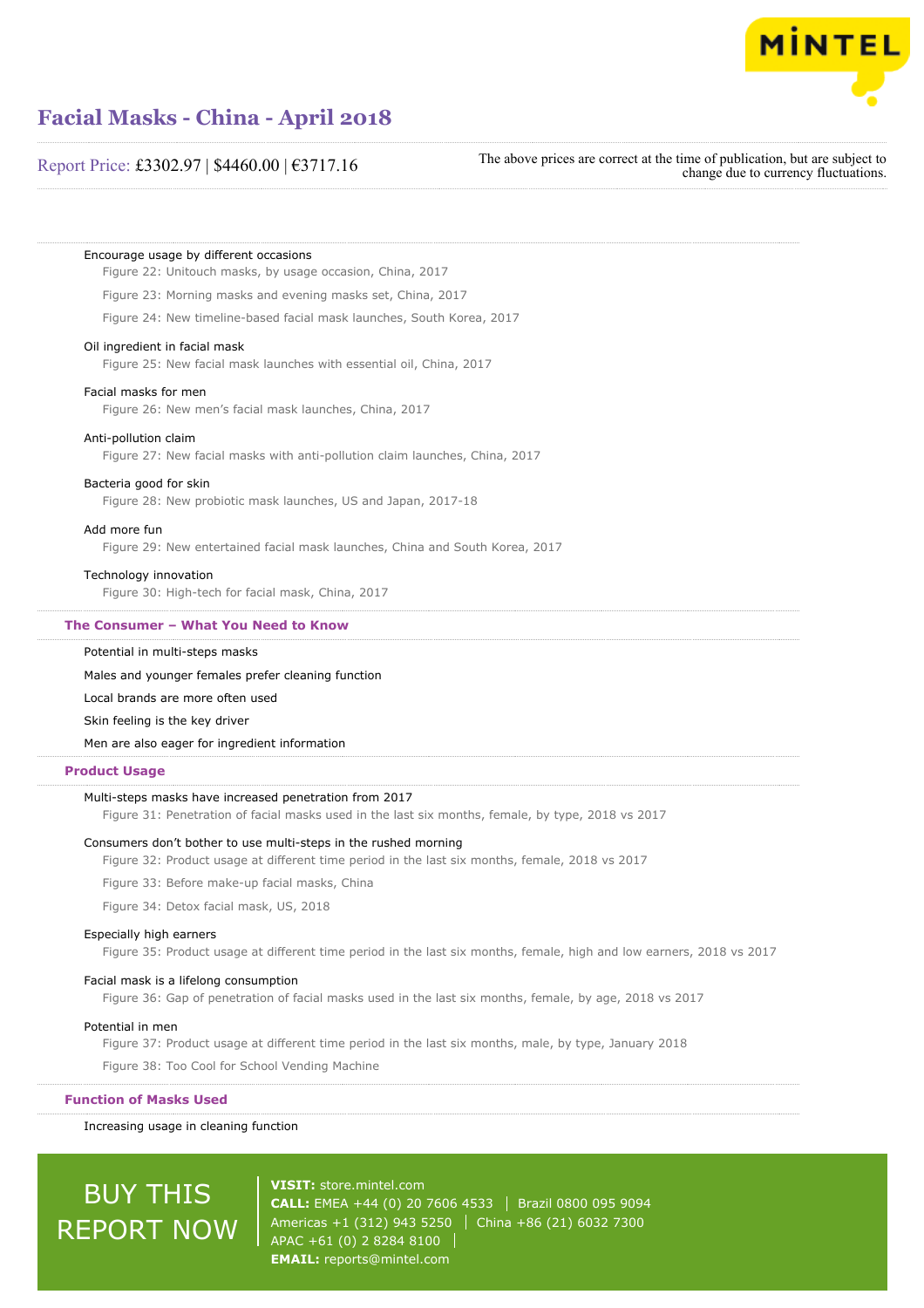

## Report Price: £3302.97 | \$4460.00 | €3717.16

The above prices are correct at the time of publication, but are subject to change due to currency fluctuations.

Figure 39: Function of masks used in the last six months, tier one cities, female, 2018 vs 2017

### Anti-aging is still appealing to females aged over 30…

Figure 40: Function of masks used in the last six months, female, by age, January 2018

### …and also appeal to high earners

#### Men want to look cleaner

Figure 41: Function of masks used in the last six months, by gender, January 2018

#### **Most Often Used Brand**

#### Local brands are more welcomed…

Figure 42: Most often used facial mask brand in the last six months, January 2018

#### …while females are more willing to try overseas brands

Figure 43: Most often used facial mask brand in the last 6 months, by gender, January 2018

#### High earners are also interested in overseas brands

Figure 44: Most often used facial mask brand in the last 6 months, female, by monthly personal income, January 2018

#### Morita Roberta is popular in younger consumers, while Pechoin is reversed

Figure 45: Most often used facial mask brand in the last six months, female, by age, January 2018

#### **Key Satisfaction Drivers**

#### Skin feeling impresses consumers most

Figure 46: Satisfaction aspects of facial mask used most often, January 2018

#### Consumers are more satisfied with Korean brands

Figure 47: Brand satisfaction, January 2018

#### Mediheal

Figure 48: Key drivers of overall satisfaction with Mediheal, January 2018

#### Innisfree

Figure 49: Key drivers of overall satisfaction with Innisfree, January 2018

Figure 50: Innisfree focusing on essence update, China

#### Unifon

Figure 51: Key drivers of overall satisfaction with Unifon, January 2018

Figure 52: Unifon absorbability education

#### One Leaf

Figure 53: Key drivers of overall satisfaction with One Leaf, January 2018

#### **Ingredient Awareness and Purchase Behaviour**

#### Men are not lacking in ingredient awareness

Figure 54: Ingredients heard of and purchased, by gender, January 2018

#### Men are more likely to make purchase decisions

Figure 55: Conversion rate\* of ingredients, by gender, January 2018

#### Hyaluronic Acid and Centella Asiatica appeal to younger females

Figure 56: Conversion rate of ingredients, female, by age, January 2018

#### Males aged 30-39 care more about ingredients

# BUY THIS REPORT NOW

**VISIT:** [store.mintel.com](http://reports.mintel.com//display/store/861121/) **CALL:** EMEA +44 (0) 20 7606 4533 Brazil 0800 095 9094 Americas +1 (312) 943 5250 | China +86 (21) 6032 7300 APAC +61 (0) 2 8284 8100 **EMAIL:** [reports@mintel.com](mailto:reports@mintel.com)